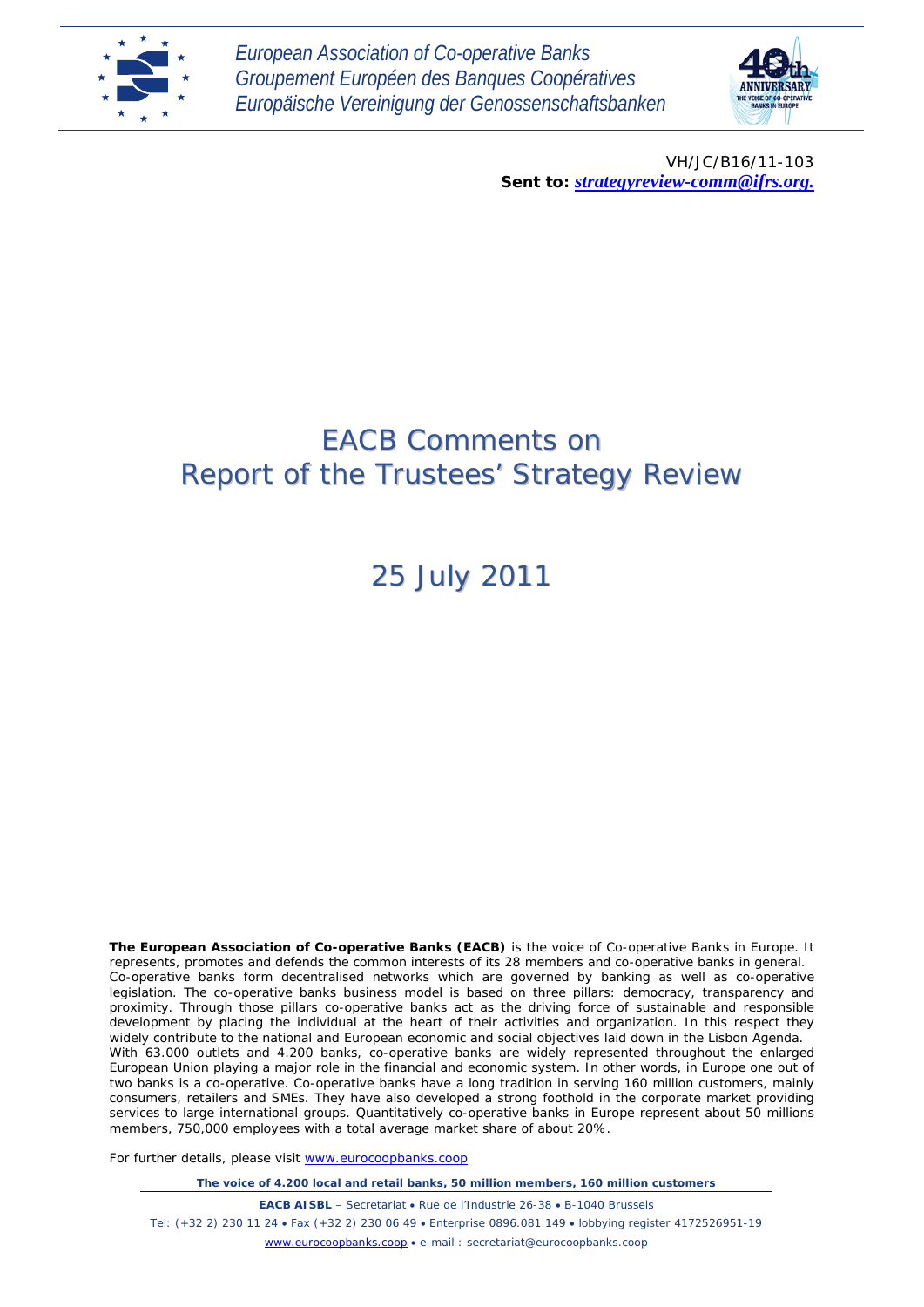



# **General Comments**

The members of the European Association of Cooperative Banks (EACB) welcome the request from the IFRS Foundation Trustees to comment on its Report on Strategy Review entitled "*IFRSs as the Global Standard: Setting a Strategy for the Foundation's Second*  Decade".

EACB has previously commented on both the Trustees' and the Monitoring Board's consultations on the Governance of the IFRS Foundation, respectively on 24 February 2011 and 8 April 2011.

EACB took note of the IFRS Foundation's intention to issue an integrated package of improvements covering the Monitoring Board and the Trustee's Strategy Review by the end of August 2011. We are convinced that a commitment to coordinate their respective efforts was necessary considering that the Monitoring Board's review focused primarily on institutional aspects of governance, particularly the composition and the respective roles and responsibilities of the Monitoring Board, Trustees and IASB, while the Trustees' initiative addressed the IFRS Foundation's mission, governance, and funding, as well as the IASB's standard-setting process, including operational aspects of due process and standard-setting oversight.

Like the EFRAG, we welcome the emphasis on high quality global accounting standards, transparency and the focus on adoption of IFRS rather than on convergence. We also agree that the quality of the standard setting process and of the resulting standards has a significant influence on the ultimate acceptability of the resulting standards in Europe. Actually, as expressed in the context of our previous comments to the Trustees and to the Monitoring Board, the fundamental question for the review is whether the current governance structure effectively promotes the standard-setter's primary mission of setting high quality, globally accepted standards as set forth in the Constitution of the IFRS Foundation, and whether the standard-setter is appropriately independent and accountable.

Moreover, as the IFRS Foundation's second decade begins, the next 18 months will be critical in determining whether the goal of a single high quality globally accepted set of accounting standards is achieved.

# **IFRS Foundation's mission**

EACB strongly appreciates the reference to "all users" in the proposed recommendation. However, like the EFRAG we regret that the Trustees did not define more precisely who users legitimately are.

Co-operative banks, due to their inherent nature, favour long-term investors. Therefore, we support EFRAG's position that priority should be given to providing useful information to long-term investors. Long-term perspective should be an essential element of the Trustees' vision and strategy.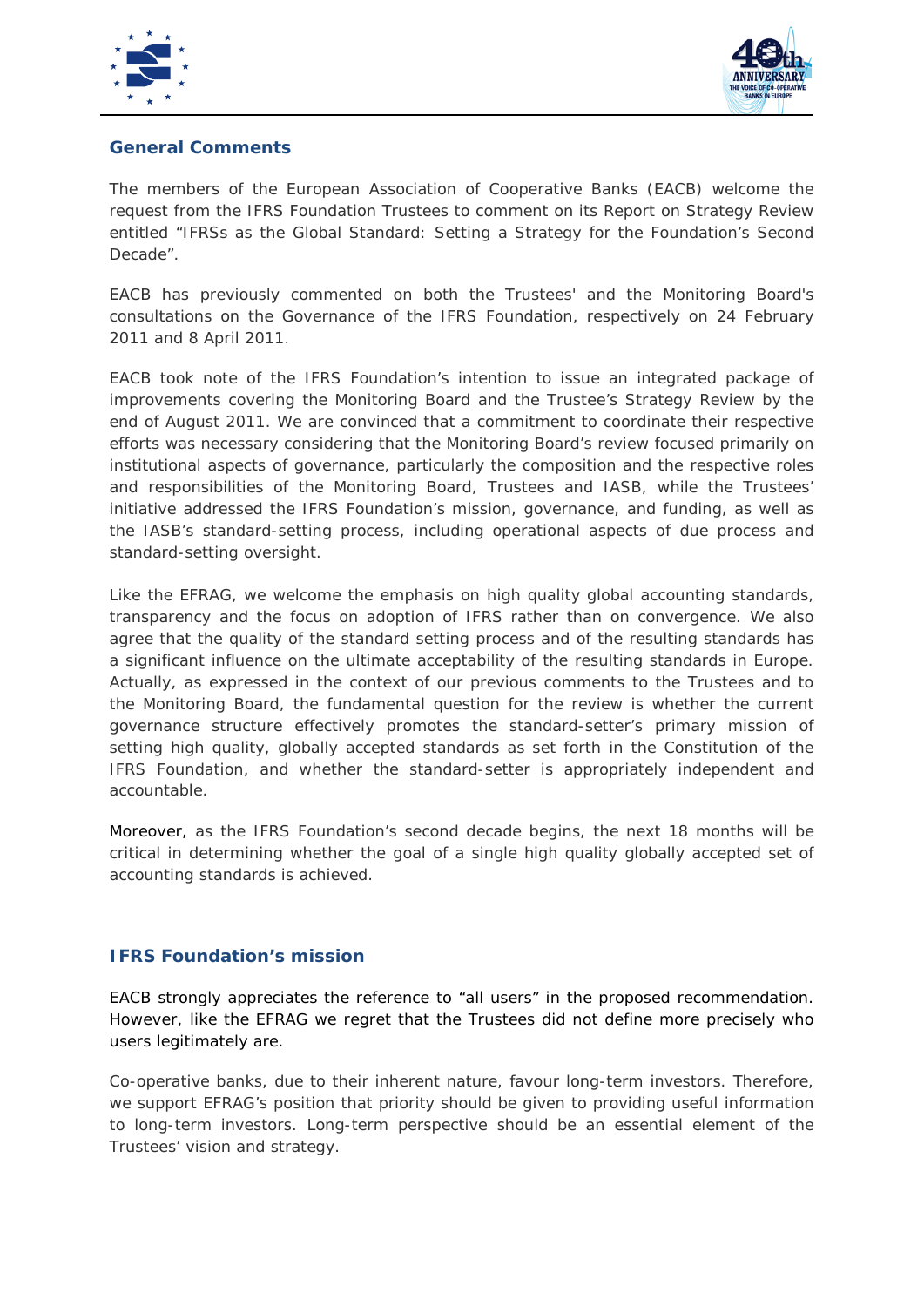



Moreover, EACB does not consider that the approach for IFRSs should be exclusively investor-based. Instead, we believe that financial reporting should provide information about the economic resources of an entity and the claims on those resources to all kinds of capital providers, such as equity investors, lenders and other creditors. Furthermore, an extended scope might prove to better understand and respect existing differences among business models as well.

Regarding the scope, we agree that the primary focus of the Foundation and the IASB should remain on developing standards for publicly traded private entities<sup>[1](#page-2-0)</sup>. In particular, we agree that considering whether the IASB should work on issues not directly related to financial reporting, e.g. sustainability reporting is not appropriate. Building global standards and/or indicators to report on global sustainability is a very complex task already performed by many other international organisations. Therefore, we doubt that setting an additional framework for sustainability reporting should be part of the IASB task at all.

Furthermore, we are not convinced that developing global standards for (European) SMEs should be part of the IASB's core mission. In particular, in the EU, national accounting rules are already highly developed, both transparent and reliable. The application of the IFRS for SMEs to European cross-border large and medium-sized entities may have some advantages, but the benefits of IFRS for SMEs will usually not apply to small European companies that only rarely engage in economic activities outside of their home country. In addition, we fear that the application of the IFRS for SMES, as it is, by cooperatives will create some severe problems (e.g. equity treatment of co-operative shares).

Again, when developing international standards, we agree that the IASB should provide guidance consistent with a principle-based approach to standard-setting. For instance, our members already felt uncomfortable when they had the impression that some proposals were reflecting a more rules-based approach.

Finally, as a banking association, we welcome the proposal to enhance IASB's cooperation with regulators in order to avoid divergence between accounting and prudential requirements. While we recognise that it might not be possible to remove all differences between financial reporting and regulatory requirements, we regret that such divergences (e.g. in the area of impairment of financial assets or reporting frameworks) lead to extra burdens for preparers of financial reports. One possibility would be to formalise existing informal arrangements to include joint meetings with specifically designated organisations (i.e. Basel Committee on Banking Supervision, Financial Stability Board, IMF etc.) on a regular basis.

### **Governance**

EACB shares the opinion that the current three-tier structure is appropriate for the organisation's mission. In this respect we agree that there is a strong need for clarifying the place and role of each body of the three-tier structure. We think that it is important

<span id="page-2-0"></span><sup>&</sup>lt;sup>1</sup> Companies that offers its shares or/and bonds for sale to the general public.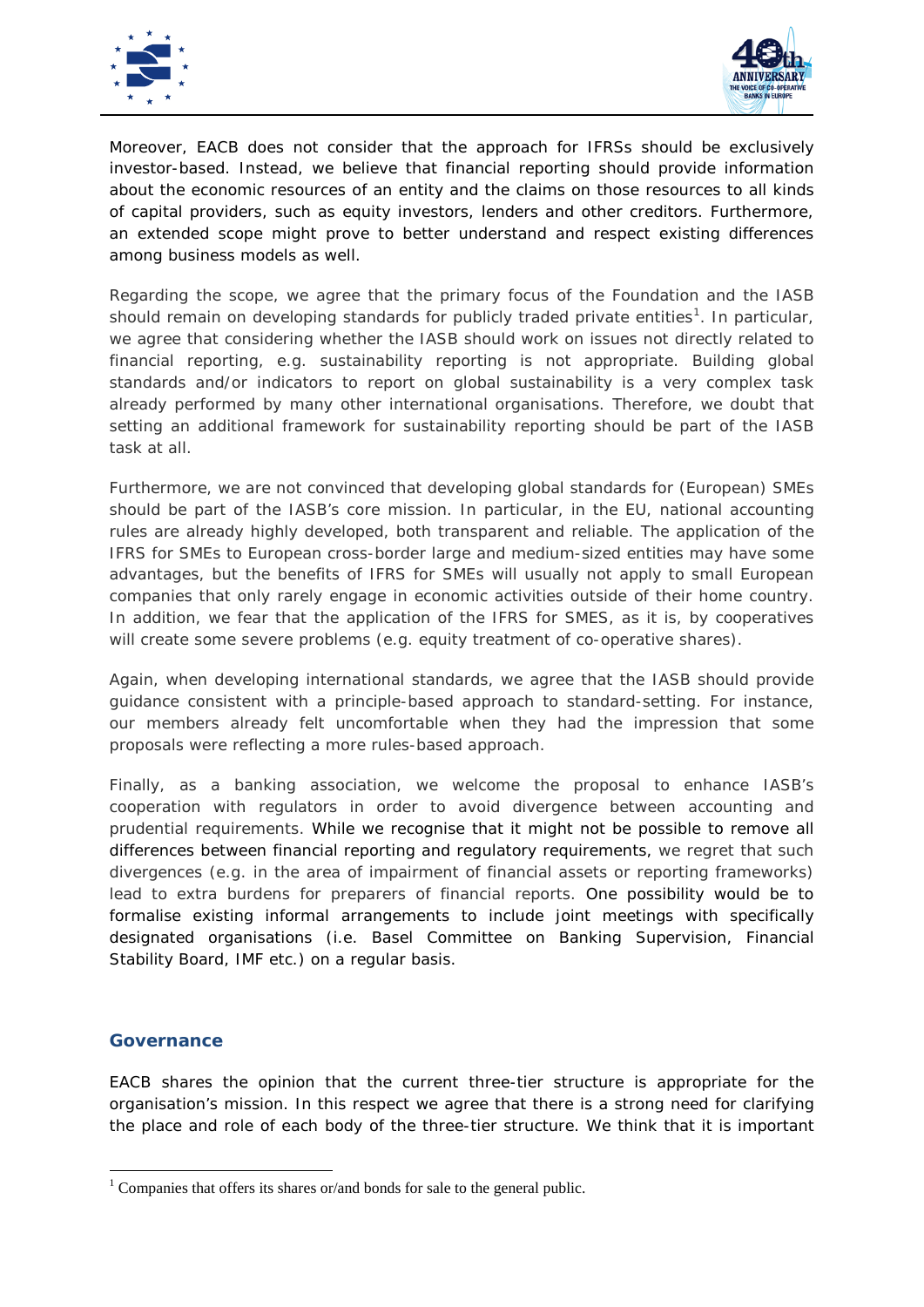



to differentiate between the need for independent high quality execution of standards and the need for a strong accountability framework.

We agree with the EFRAG that communication goes beyond providing public reports. As we previously expressed, we still recommend the Trustees to develop its oversight activities further and communicate appropriately on the process and outcome of that oversight to its stakeholders.

### **Process and procedures used by the Foundation and the IASB**

EACB agrees that a thorough and transparent due process is essential to developing high quality, globally accepted accounting standards. In this respect, EACB strongly supports the steps made by the IASB to run public consultations on its agenda on a regular basis. We are convinced that would highlight potential needs and avoid possible criticisms on the relevance of the review of standards that do not cause any significant concerns in practice. Moreover, it would notably avoid the future IASB agenda being as congested as it has been recently. Generally, stakeholders should not be faced with frequent and huge changes to standards.

Furthermore, we welcome that the Trustees retained proposals for undertaking post implementation reviews, establish formal cooperation arrangements with securities regulators without undermining the commitment to a principles-based approach (see comments above). Moreover, we welcome that the Trustees refer in the report that countries may also require some transitional period in the process of fully implementing IFRS. Actually, EACB mentioned at many occasions (i.e. discussions related to IFRS 9) that an adequate time for implementation of standards is necessary.

However, as expressed in our previous comment letter to the Trustees', we also think that it is crucial to launch impact assessment prior to the issuance of exposure drafts, giving greater consideration to the number of amendments that users and preparers of financial information can reasonably absorb within certain timeframes. EACB members equally see an added value in the IASB performing a systematic field-testing of the proposals. In addition, we believe that fundamental changes to IFRS should first be debated at a conceptual level (i.e. definition of equity, content of profit and loss and OCI). It would allow consistency of accounting principles within accounting standards.

In relation to the need to provide oversight on the due process "substance", we completely share the argument raised by the EFRAG at many occasions that final standards should only be issued when the phased projects are totally finalised, since various requirements in the individual standards are interrelated and require internal consistency.

We would like to add that the Trustees are making these recommendations at a time when a number of major economies are considering the adoption of IFRSs for their domestic economies including Japan and the United States. For the purpose of the review, the Trustees assume that these major economies will make a positive decision on